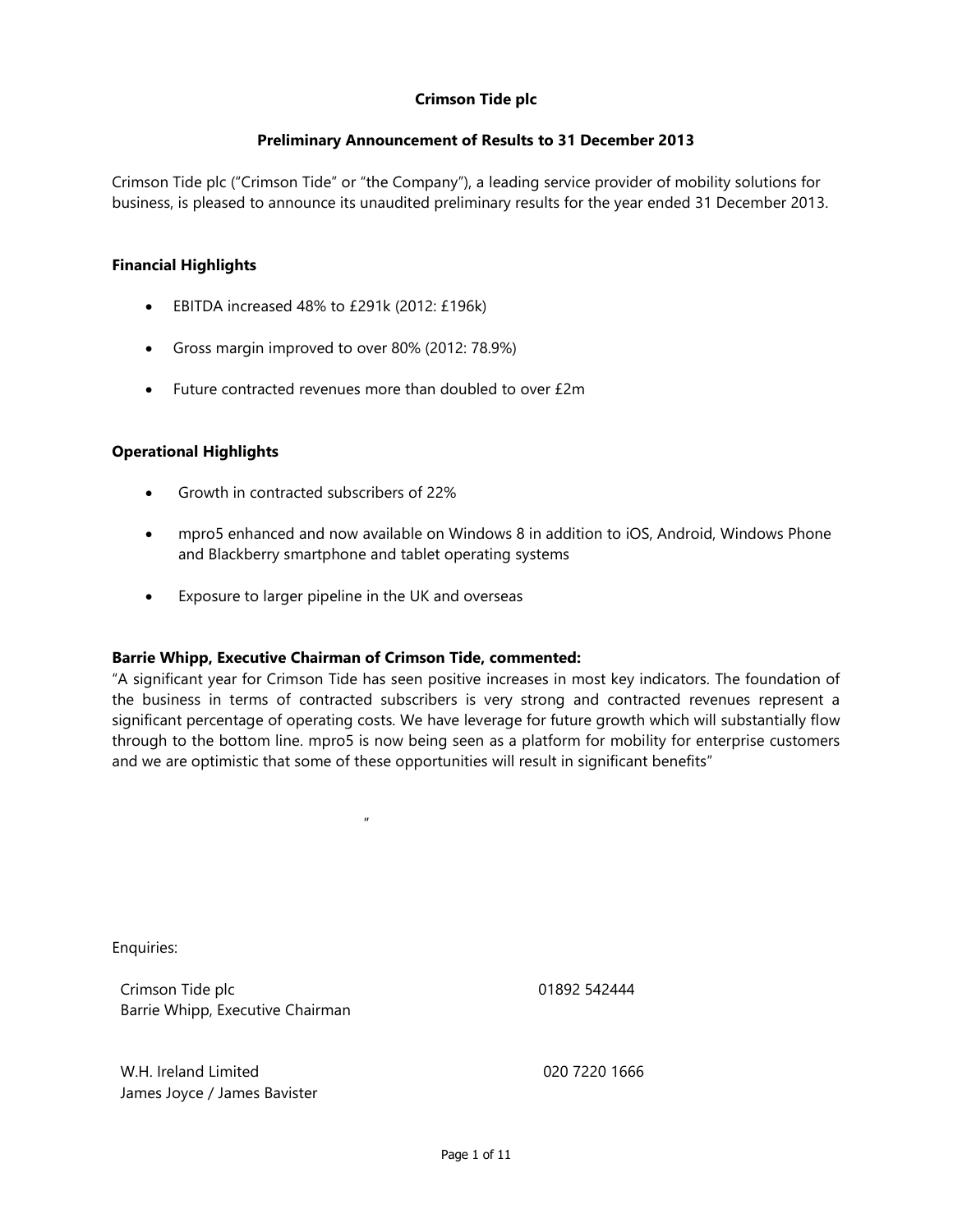### **Chairman's Statement**

2013 was a significant year for Crimson Tide as we saw positive results in almost all of our key indicators. The key to our growth is the percentage increases in contracted subscriber revenue compared to one off consultancy or sales revenue and I am delighted that we have achieved record growth in this area. The numbers of subscribers and total contracted revenue are also at an all-time high. This means that our future is underpinned by a book of high quality receivables.

Our mpro5 product continued to grow through the year and significant enhancements were made. Our cross platform nature meant that we could seamlessly roll out new devices on the iOS and Android platforms whilst adding Windows Phone 8 devices to our portfolio. We are particularly positive about the development of our platform and its relevance to an expanding range of devices. mpro5 was also released on the Windows 8 Platform, enabling users to complete jobs on an ultra-book or Windows tablet. I believe this will open our product up to even more field based users

In terms of extension of the functionality of the application, we made further strides during the year. The system was updated to deal with changes in operating systems including iOS7, Android Jelly Bean and Windows Phone 8. Optimization means that our core code runs faster and will run faster again in 2014 as we implement JSON Lite and pursue other efficiencies in data transmission. Our roadmap contains enhancements in navigation and mapping, business intelligence and visualisation and a number of usability features. Our platform strategy has proved robust and we believe our system is highly future proof. Flexibility in our html5/css3/javascript coding methodology means we can swiftly respond to new form factors, devices and communications infrastructure with great agility. We made an "all in" bet with The Cloud using Microsoft Azure, which provides the scalability, security and reliability and further validates mpro5 as a truly enterprise class system.

We were very pleased during the year to win the contract to take our Metro newspaper system nationwide. Associated Newspapers have used the system for 3 years in London and the South East and it is a validation of our service that they not only signed to take the system nationwide but extended the whole contract by five years.

The extension of contracts is something we take very seriously, and recent extensions with Frylite and St James' Hospital really do carry as much weight as new transactions. The support we receive from these clients is a tremendous boost to our company. The St James' application for people with haemophilia is being extended to incorporate lifestyle questions, and this area of healthcare has many opportunities for mpro5.

It is documented that we installed two significant pilots during the year. The robustness of our model meant that although these pilots have not come to fruition, we stand well placed with our organic growth. One of the pilots has continued for an extended period. It would be unwise to say that we expect a positive result, however the system we have installed has proved a success and we await the potential client's decision. The system is perfectly applicable to other major retailers, be they in the UK or other geographies.

We underwent some management changes during the year and the redistribution of responsibilities has left us leaner at the management level and has an effect on the level of overhead which we carry. Luke Jeffrey has stepped up to handle more management responsibilities and Laurence D'Arcy fulfils the senior sales role as well as covering his responsibilities as Managing Director of the business in Ireland, where we have seen a recovery in business confidence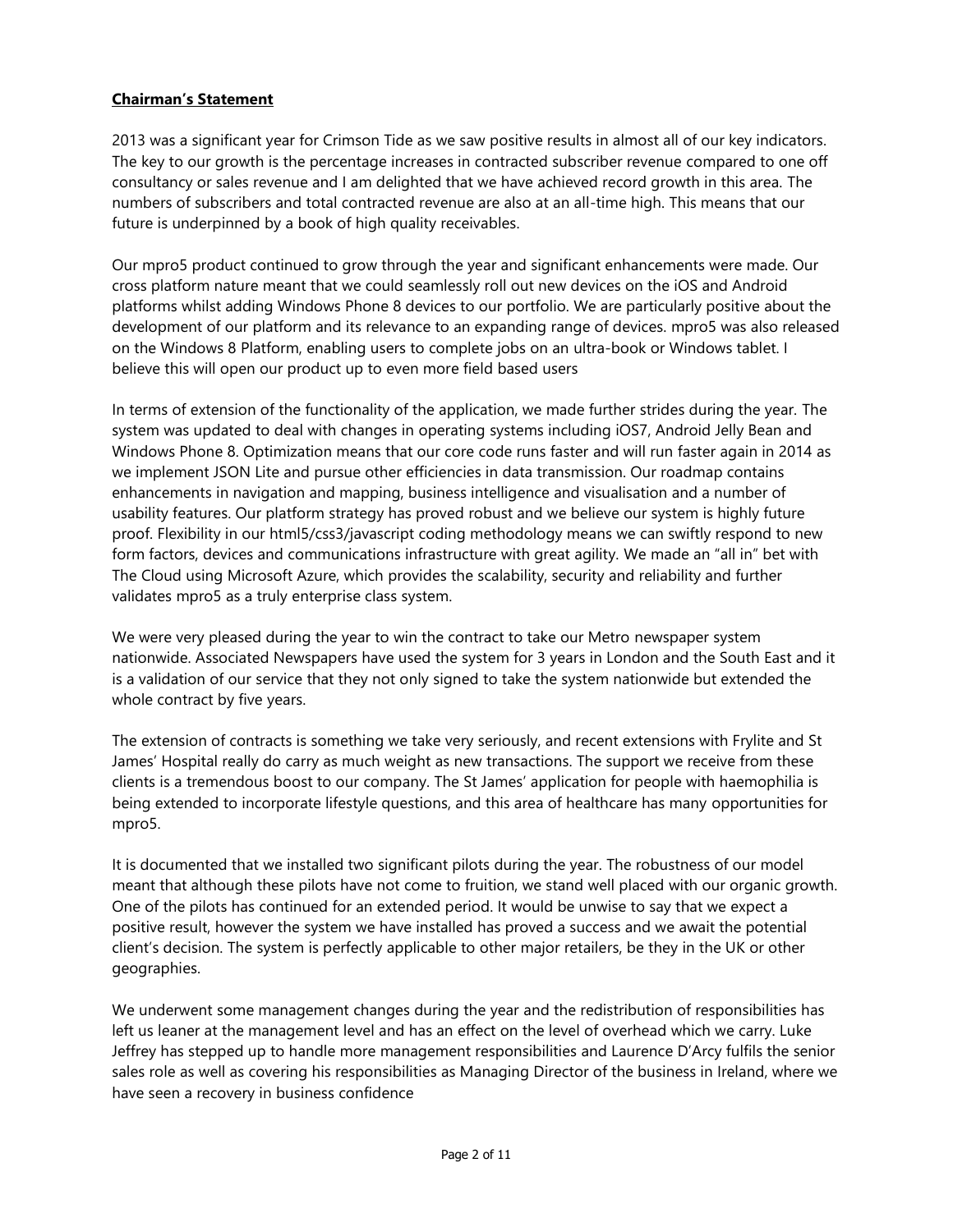We recently announced a new partnership with a mobile network operator in the Republic of Ireland and hope to be in a position to make a further announcement on this soon. Having a wider distribution channel is something we welcome in Ireland and we feel quite positive, especially with the pipeline already identified.

We performed well in respect of cash and this reflects the success of our business model over time. We funded over £250k of capital equipment purchases from our own resources in 2013 and still have capacity to fund more. Debt financing conditions remain challenging , but we remain confident in our ability to service our equipment requirements. It is only very large transactions that would require further funding.

The first quarter of 2014 has given us reason to be positive for the future and we are operationally geared so that we can take advantage of the new subscriber transactions that are presenting themselves. Some of these are larger in nature and represent a significant opportunity to take the Company to a higher level. We have never limited ourselves geographically and whilst we have no plans to expand our physical footprint at this time, our applications are available on various app stores and have piqued interest internationally.

I would like to take this opportunity of thanking our loyal and committed team, who are convinced of our future success and put their heart and soul into our business

**Barrie Whipp Executive Chairman 02 April 2014**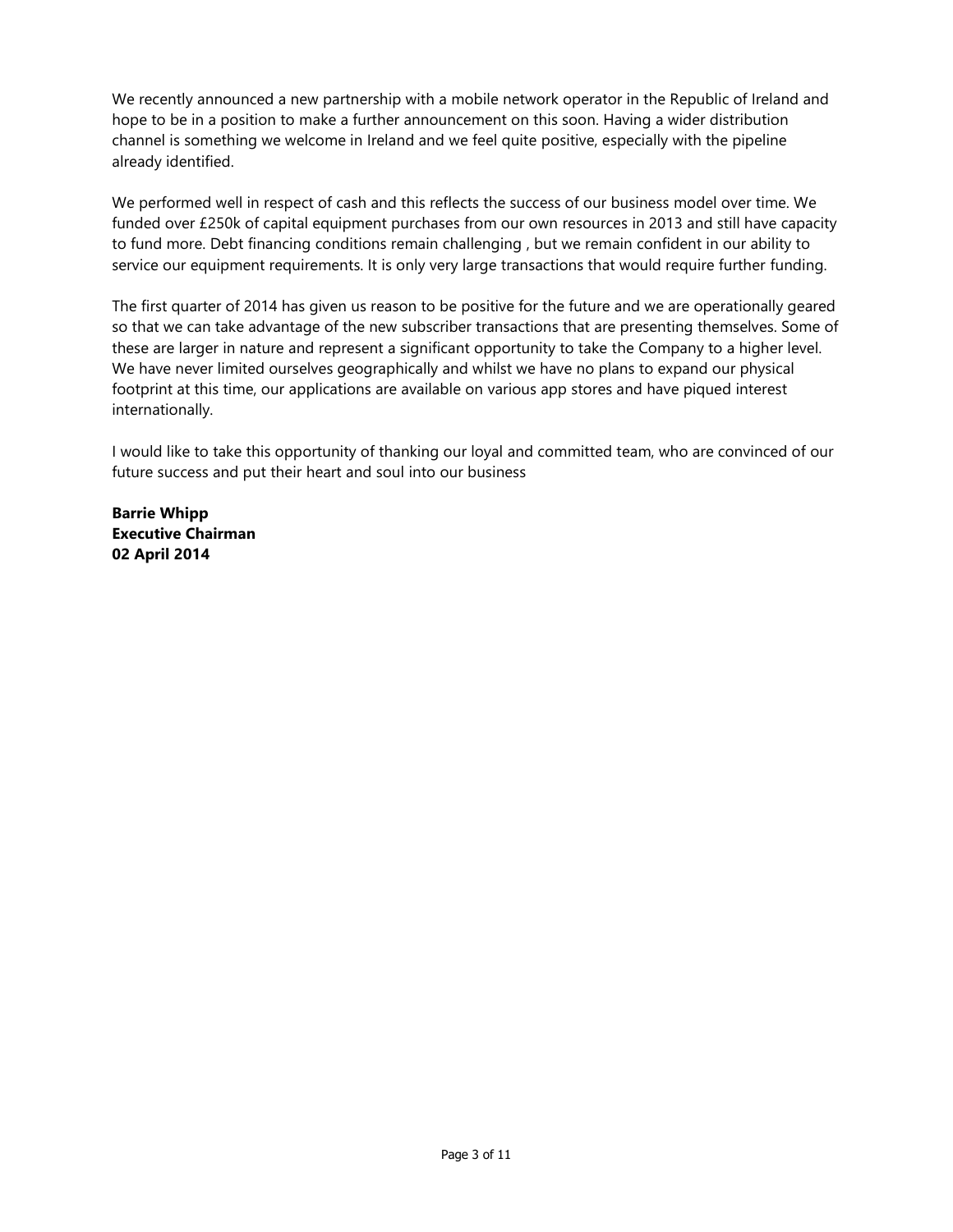### **Operating and Financial Review**

I am pleased to report on our results for the year to 31 December 2013 and review the performance of the business during this period.

#### OPERATING REVIEW

Following many successful roll-outs of our mpro5 software over the course of 2012 and 2013, we have continued to invest in the product to add additional functionality and reporting capabilities, as well as Windows 8 as an operating platform. mpro5 has also proved attractive to existing customers, many of whom have opted to upgrade to mpro5 before the end of their existing subscriber agreements. In doing so their mobility solution is optimised and we benefit from contracted revenues over an increased term. The implementation of mpro5 across the iOS and Android operating systems, hosted in the cloud on Azure, have together also substantially reduced the amount of user support required. This re-affirms our belief that as the subscriber base continues to grow, our existing support team will be able to maintain their high levels of service and our operational gearing will continue to improve profit margins.

We announced during the course of 2013 a number of new contract wins. In particular, in April 2013, Associated Newspapers signed new subscriber agreements to add a further 155 subscribers on a five year term to their existing 144 and extended these to a co-terminus date which added significantly to our contracted revenue book. With these agreements and others, our future contracted revenues doubled over the course of the year to total over £2m at the year end. These future earnings are not reflected in our balance sheet.

We have continued to focus our sales effort through our channel partner community and recently added one of the world's largest mobile network operators to the list. During 2013, new leads have continued to come predominately from these partners and from recommendations. In 2014, we plan to increase our marketing spend from its current low level to further boost the pipeline of opportunities we are currently working on.

While not neglecting the smaller opportunities we have, the business is also fortunate to have a number of larger opportunities we are working on. As we look forward to the year ahead, we remain very excited that our mpro5 mobility solution may be used by an increasing number of businesses with higher numbers of users.

### FINANCIAL REVIEW

Turnover in 2013 at £1.27m was broadly similar to last year's £1.23m, but hides another positive change in the mix. Revenues from mobile data solutions, including mpro5, increased by 30% to £1.08m more than offsetting the planned reduction in revenues from non-core activities which reduced from £0.40m in 2012 to £0.19m in 2013. Contracted subscribers grew by more than 20% over the year and future contracted revenues more than doubled to over £2m.

Gross margin for 2013 improved to over 80% (2012: 79%) . Most significantly, our strategic move away from non-core activities, which is now mostly complete, allowed us to make some key organisational changes which resulted in a significant reduction in our overheads in the second half 2013. Operating margin before depreciation and amortisation improved from 16% in 2012 to 23% as the impact of these changes was achieved, resulting in a 48% increase in EBITDA from 2012.

After higher depreciation charges and interest costs broadly similar to 2012, the Group achieved a profit before tax of £20,000 (2012: £5k).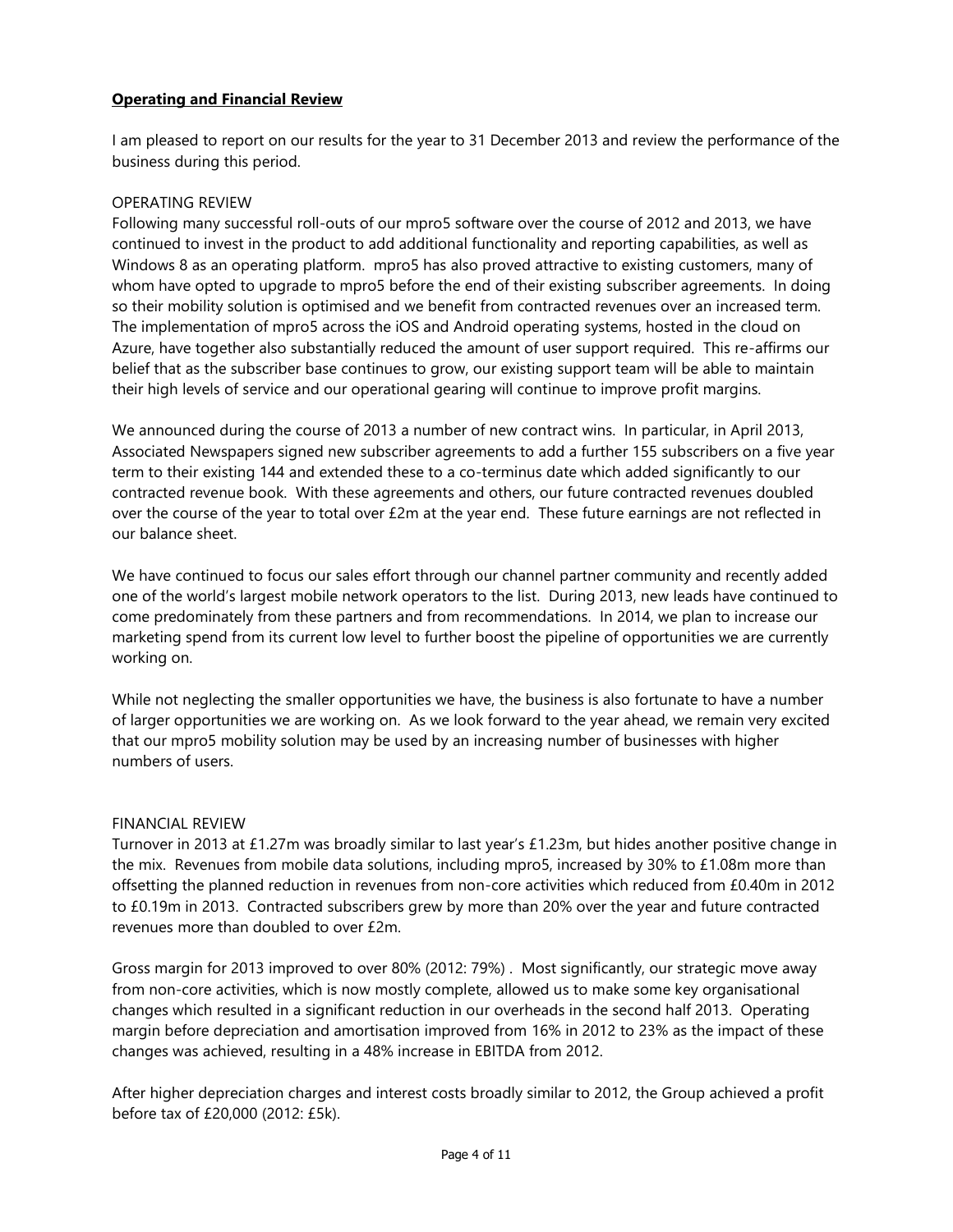The Group's operational gearing generated net cash from its operating activities of £376k, nearing four times the 2012 figure of £98k. These funds, together with the unused portion of our bank loan brought forward from 2012, were utilised purchasing mobile devices required for new subscriber agreements, investing in the further development of mpro5 and bank loan repayments. The Group finished the year with cash balances totalling £132k (2012: £321k) but has since added to this total in Q1 2014.

Crimson Tide's accounting policies can either be found in the notes to the published 2012 Consolidated Financial Statements or the 2013 Financial Statements when released in the next few weeks. There have been no changes to these during 2013.

### PRINCIPAL RISKS AND UNCERTAINTIES

The Board of Directors and management team continually review key performance indicators and business trends, as well as regular financial information, to help identify future risks and uncertainties in the business.

As previously communicated, the principal risks facing the business potentially stem from attempts to accelerate growth, for example by increasing spending on marketing and the channel partner network. This may gradually consume cash resources if there was no resulting uplift in subscribers thereby reducing the Group's ability to fund devices supplied as part of our mobility solutions. This in turn highlights the risk that if significant growth is achieved, the Group may lack sufficient funding to purchase a significant number of mobile devices for new subscribers. If not managed, one or both may hold back growth, however, an immediately viable solution is to supply software only to new customers.

#### FUTURE PROSPECTS

Crimson Tide remains well placed in the market with an excellent reputation in providing mobility solutions to businesses big and small. As more companies adopt new mobile technology, Crimson Tide will continue to grow its subscriber book and secure the benefits for its stakeholders of being highly operationally geared. The Board remain very encouraged by the prospects for the business.

**Stephen Goodwin Finance Director 02 April 2014**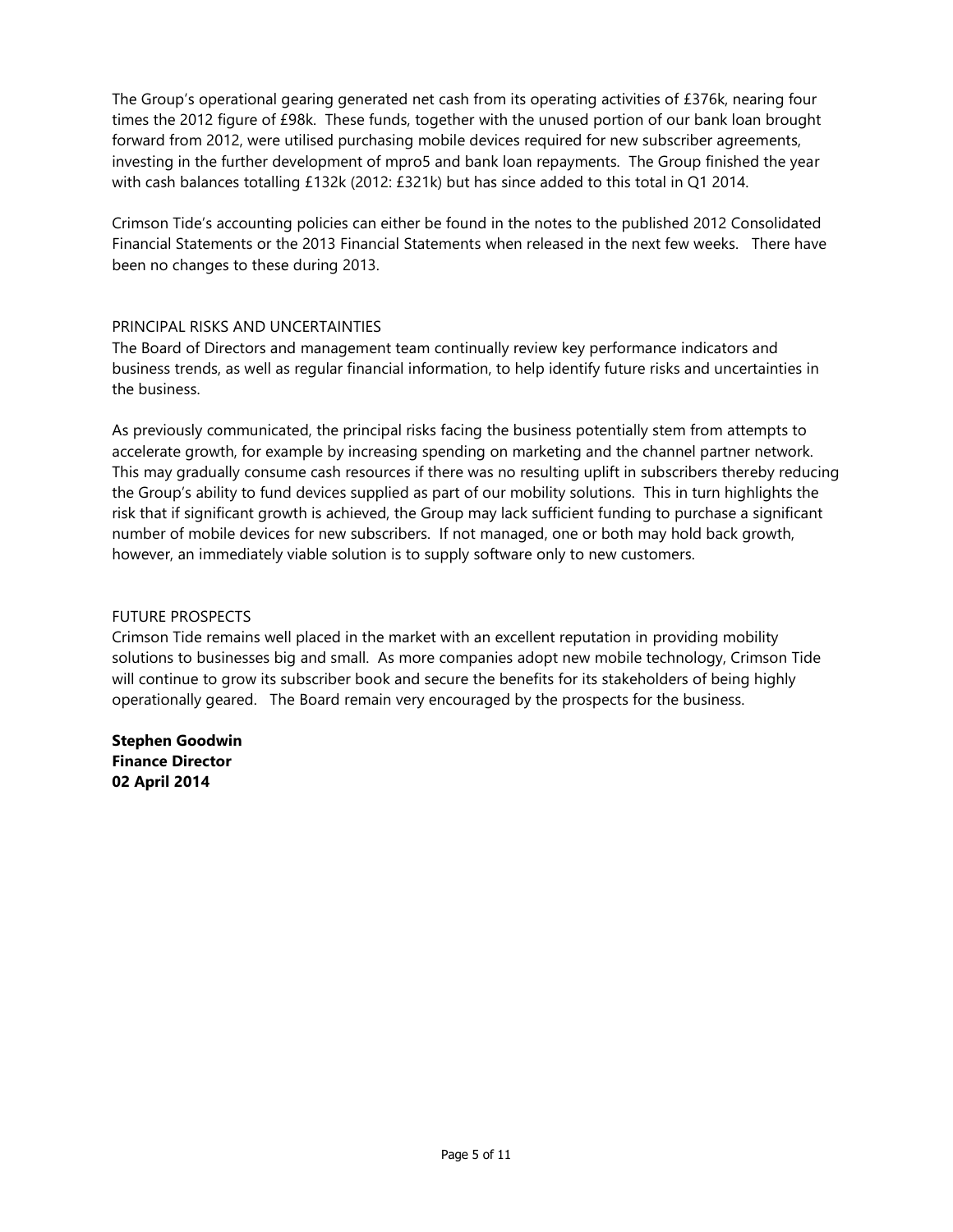### **Unaudited Consolidated Income Statement**

|                                                                  | Group             |                   |  |
|------------------------------------------------------------------|-------------------|-------------------|--|
|                                                                  | <b>Year ended</b> | <b>Year ended</b> |  |
|                                                                  | <b>December</b>   | <b>December</b>   |  |
|                                                                  | 2013              | 2012              |  |
|                                                                  | £000              | £000              |  |
| Revenue from continuing operations                               | 1,268             | 1,226             |  |
| Cost of Sales                                                    | (250)             | (259)             |  |
| <b>Gross Profit</b>                                              | 1,018             | 967               |  |
| Administration expenses                                          | (727)             | (771)             |  |
| Earnings before interest, tax, depreciation & amortisation       | 291               | 196               |  |
| Depreciation & amortisation                                      | (253)             | (173)             |  |
| Profit from operations                                           | 38                | 23                |  |
| Interest income                                                  |                   |                   |  |
| Finance costs                                                    | (18)              | (18)              |  |
| <b>Profit before taxation</b>                                    | 20                | 5                 |  |
| Tax                                                              |                   |                   |  |
| Profit for the year attributable to equity holders of the parent | 20                | 5                 |  |
|                                                                  |                   |                   |  |
| Earnings per share (Note C)                                      |                   |                   |  |
| Basic and diluted earnings per Ordinary share (pence)            | 0.00              | 0.00              |  |
|                                                                  |                   |                   |  |

# **Unaudited Consolidated Statement of Comprehensive Income**

| Year ended              |      |
|-------------------------|------|
| <b>December</b><br>2012 |      |
|                         | £000 |
| 5                       |      |
|                         |      |
| (4)                     |      |
|                         |      |
|                         |      |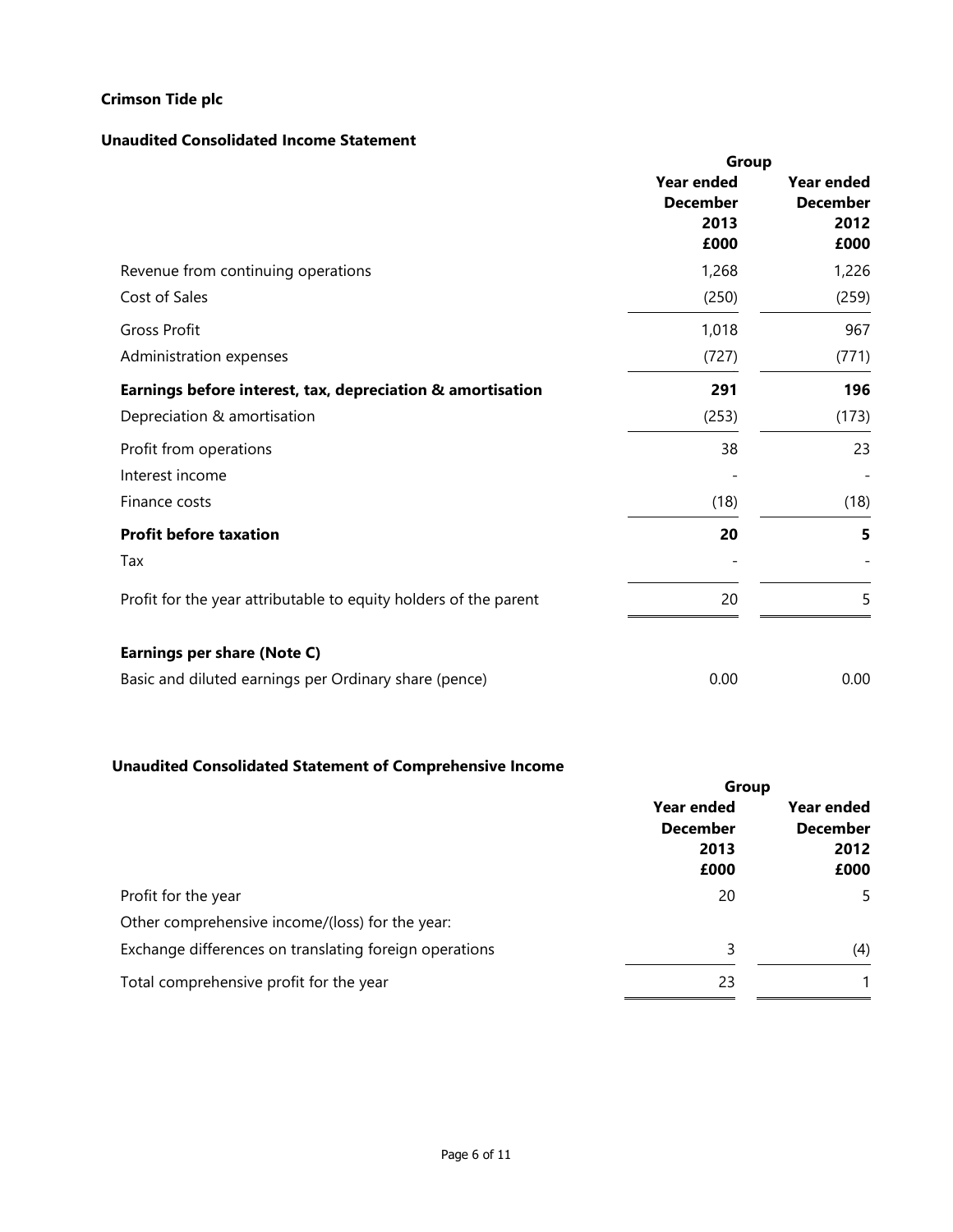### **Unaudited Statement of Financial Position**

|                                                                      | Group                                       |                                             |  |
|----------------------------------------------------------------------|---------------------------------------------|---------------------------------------------|--|
|                                                                      | As at 31<br><b>December</b><br>2013<br>£000 | As at 31<br><b>December</b><br>2012<br>£000 |  |
| <b>Fixed Assets</b><br>Intangible assets                             | 1,224                                       | 1,179                                       |  |
| Equipment, fixtures & fittings                                       | 417                                         | 290                                         |  |
|                                                                      | 1,641                                       | 1,469                                       |  |
| <b>Current Assets</b><br>Inventories                                 | 48                                          | 40                                          |  |
| Trade and other receivables                                          | 496                                         | 513                                         |  |
| Cash and cash equivalents                                            | 132                                         | 321                                         |  |
|                                                                      | 676                                         | 874                                         |  |
| <b>Total Assets</b>                                                  | 2,317                                       | 2,343                                       |  |
| <b>Equity and liabilities</b>                                        |                                             |                                             |  |
| Equity attributable to equity holders of the parent<br>Share capital | 7,335                                       | 7,335                                       |  |
| Capital redemption reserve                                           | 49                                          | 49                                          |  |
| Share premium                                                        | 1,090                                       | 1,090                                       |  |
| Other reserves                                                       | 435                                         | 432                                         |  |
| Reverse acquisition reserve                                          | (5,244)                                     | (5,244)                                     |  |
| Retained earnings                                                    | (1,870)                                     | (1,890)                                     |  |
|                                                                      | 1,795                                       | 1,772                                       |  |
| <b>Liabilities</b><br>Amounts falling due within one year            | 463                                         | 394                                         |  |
| Amounts falling due after more than one year                         | 59                                          | 177                                         |  |
| <b>Total liabilities</b>                                             | 522                                         | 571                                         |  |
| <b>Total equity and liabilities</b>                                  | 2,317                                       | 2,343                                       |  |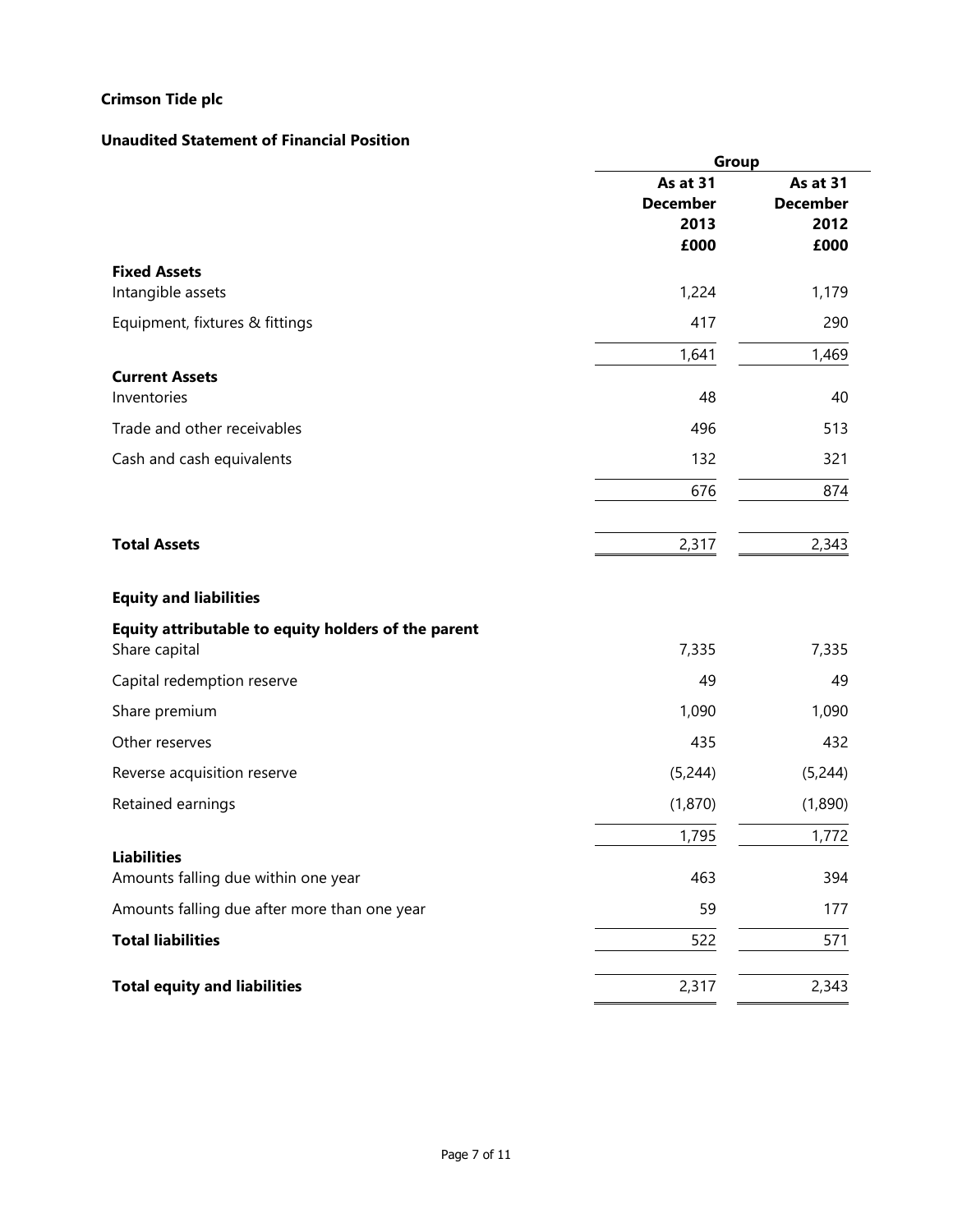# **Unaudited Statement Of Changes In Equity**

| Group                             | <b>Share</b><br>capital | Capital<br>redemption<br>reserve | <b>Share</b><br>premium | Other<br>reserves | <b>Reverse</b><br>acquisition<br>reserve | <b>Retained</b><br>earnings | <b>Total</b> |
|-----------------------------------|-------------------------|----------------------------------|-------------------------|-------------------|------------------------------------------|-----------------------------|--------------|
|                                   | £000                    | £000                             | £000                    | £000              | £000                                     | £000                        | £000         |
| Balance as at 1 January<br>2012   | 7,335                   | 49                               | 1,090                   | 436               | (5,244)                                  | (1,895)                     | 1,771        |
| Profit for the year               |                         |                                  |                         |                   |                                          | 5                           | 5            |
| <b>Translation movement</b>       |                         |                                  |                         | (4)               |                                          |                             | (4)          |
| Balance as at 31 December<br>2012 | 7,335                   | 49                               | 1,090                   | 432               | (5,244)                                  | (1,890)                     | 1,772        |
| Profit for the year               |                         |                                  |                         |                   |                                          | 20                          | 20           |
| Translation movement              |                         |                                  |                         | 3                 |                                          |                             | 3            |
| Balance as at 31 December<br>2013 | 7,335                   | 49                               | 1,090                   | 435               | (5,244)                                  | (1,870)                     | 1,795        |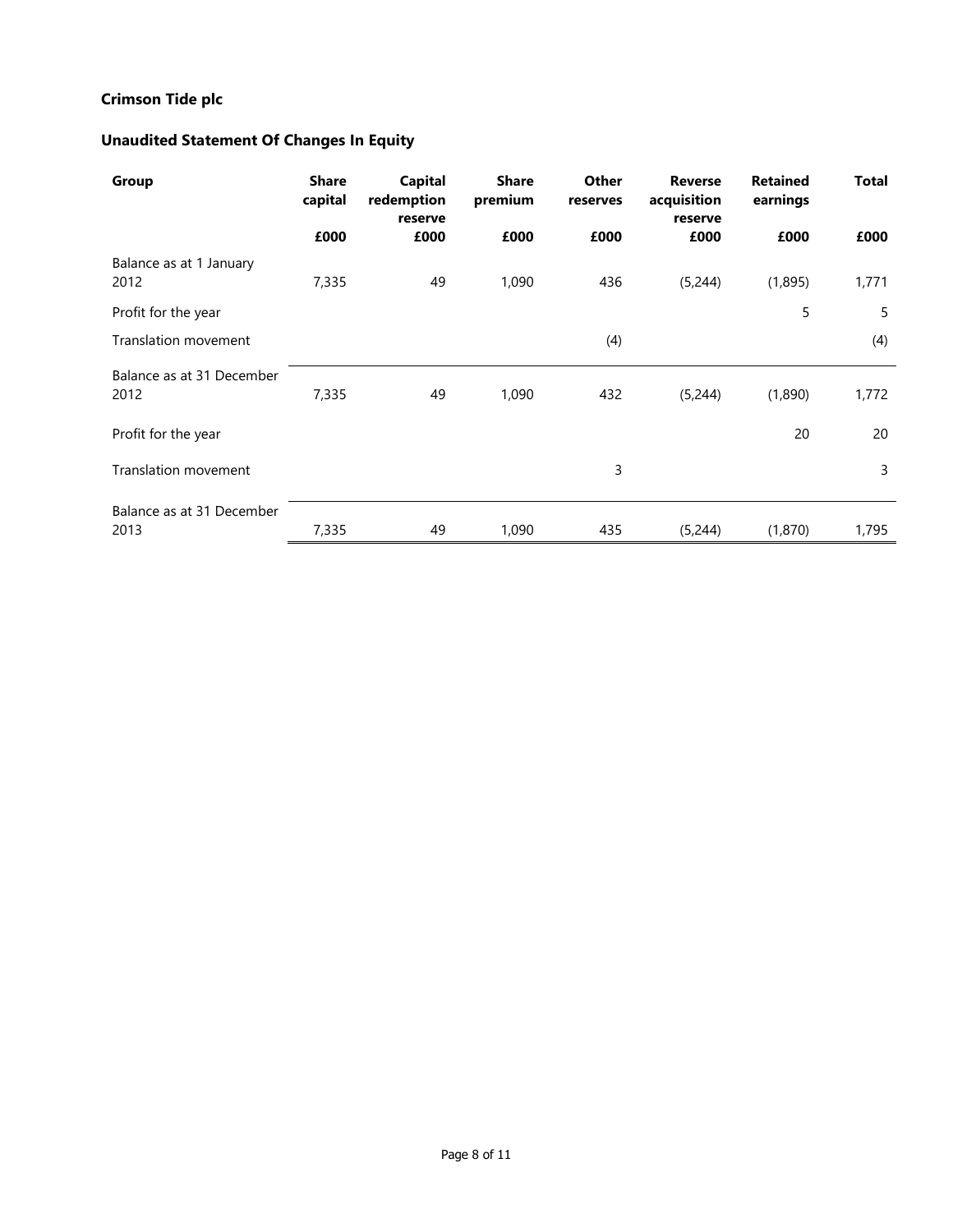# **Unaudited Consolidated Cash Flow Statement**

|                                                      | Group             |                   |  |
|------------------------------------------------------|-------------------|-------------------|--|
|                                                      | <b>Year ended</b> | <b>Year ended</b> |  |
|                                                      | 31 December 2013  | 31 December 2012  |  |
|                                                      | £000              | £000              |  |
| <b>Cash flows from operating activities</b>          |                   |                   |  |
| Profit before taxation                               | 20                | 5                 |  |
| Add back:                                            |                   |                   |  |
| Amortisation of intangible assets                    | 102               | 55                |  |
| Depreciation of equipment, fixtures and fittings     | 151               | 118               |  |
| Interest expense                                     | 18                | 18                |  |
| Operating cash flows before movements in working     |                   |                   |  |
| capital                                              | 291               | 196               |  |
| Increase in inventories                              | (7)               | (3)               |  |
| Decrease/(increase) in trade and other receivables   | 16                | (106)             |  |
| Increase in trade and other payables                 | 76                | 11                |  |
| Cash generated from operating activities             | 376               | 98                |  |
| Taxes paid                                           |                   |                   |  |
| Net cash generated from operating activities         | 376               | 98                |  |
| Cash flows used in investing activities              |                   |                   |  |
| Purchases of fixed assets                            | (425)             | (246)             |  |
| Interest received                                    |                   |                   |  |
| Net cash used in investment activities               | (425)             | (246)             |  |
| <b>Cash flows from financing activities</b>          |                   |                   |  |
| Interest paid                                        | (18)              | (18)              |  |
| Net (decrease)/increase in borrowings                | (122)             | 285               |  |
| Net cash from financing activities                   | (140)             | 267               |  |
| Net (decrease)/increase in cash and cash equivalents | (189)             | 119               |  |
| Net cash and cash equivalents at beginning of period | 321               | 202               |  |
| Net cash and cash equivalents at end of period       | 132               | 321               |  |

L.

L,  $\blacksquare$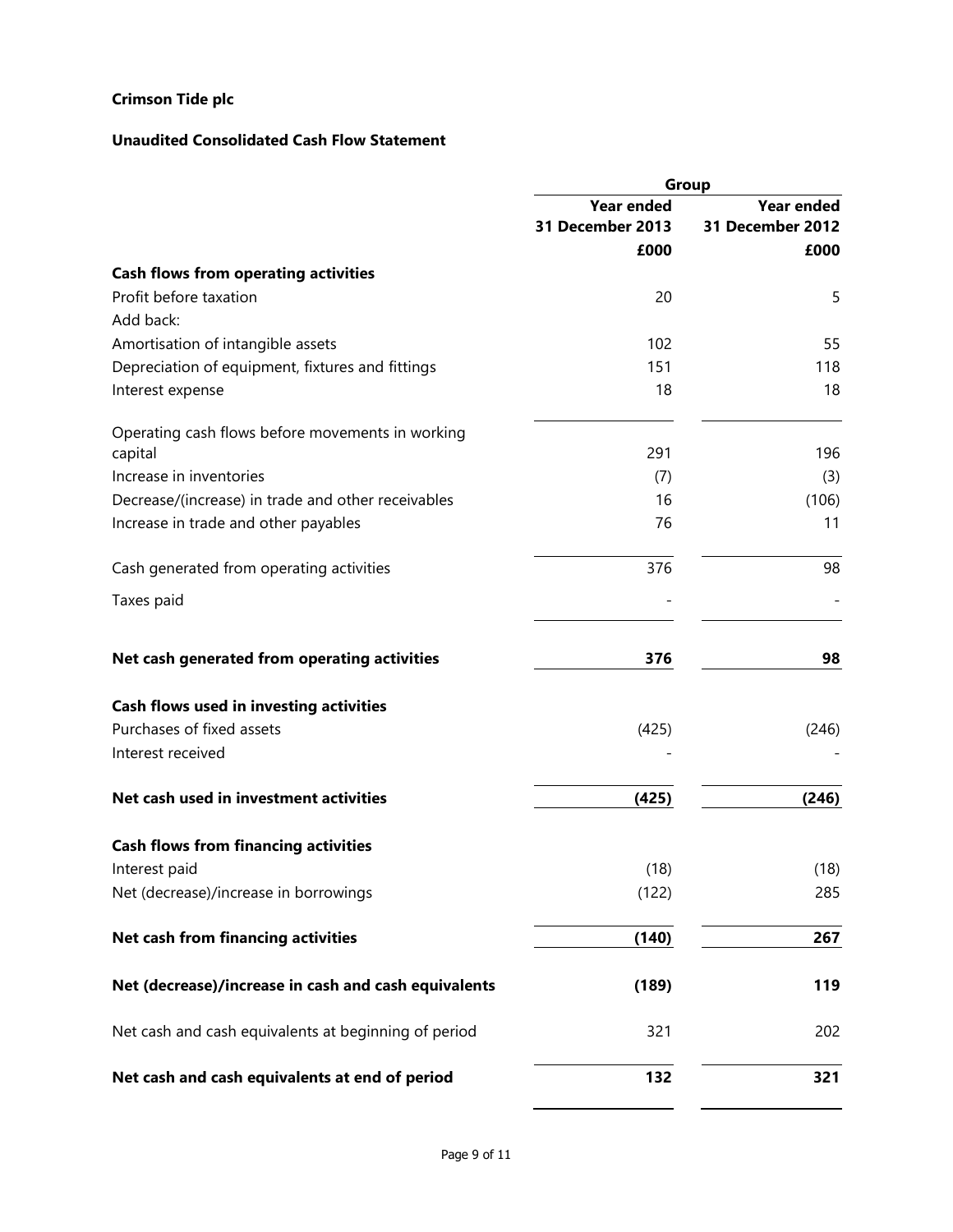|                                     | Group             |                   |  |
|-------------------------------------|-------------------|-------------------|--|
|                                     | <b>Year ended</b> | <b>Year ended</b> |  |
|                                     | 31 December       | 31 December       |  |
|                                     | 2013              | 2012              |  |
|                                     | £000              | £000              |  |
| <b>Analysis of net funds:</b>       |                   |                   |  |
| Cash and cash equivalents           | 132               | 321               |  |
| Bank overdraft                      |                   |                   |  |
|                                     | 132               | 321               |  |
| Other borrowing due within one year | (117)             | (117)             |  |
| Borrowings due after one year       | (58)              | (175)             |  |
| Finance leases                      | (3)               | (8)               |  |
| Net (debt)/funds                    | (46)              | 21                |  |

### **Notes to the Consolidated Financial Statements for the year ended 31 December 2013**

### **A) Significant accounting policies**

a. Basis of preparation

The preliminary results for the period to 31 December 2013 are unaudited. The consolidated financial statements of Crimson Tide plc will be prepared and approved by the Directors in accordance with applicable law and International Financial Reporting Standards, incorporating International Accounting Standards (IAS) and Interpretations (collectively IFRSs) as endorsed by the European Union.

b. Basis of consolidation

The Group financial statements consolidate the financial statements of the Company and all of its subsidiaries.

On an acquisition, fair values are attributed to the Group's share of net assets. Where the cost of acquisition exceeds the values attributable to such net assets, the difference is treated as purchased goodwill, which is capitalised and subjected to annual impairment reviews. The results of acquired companies are brought in from the date of their acquisition.